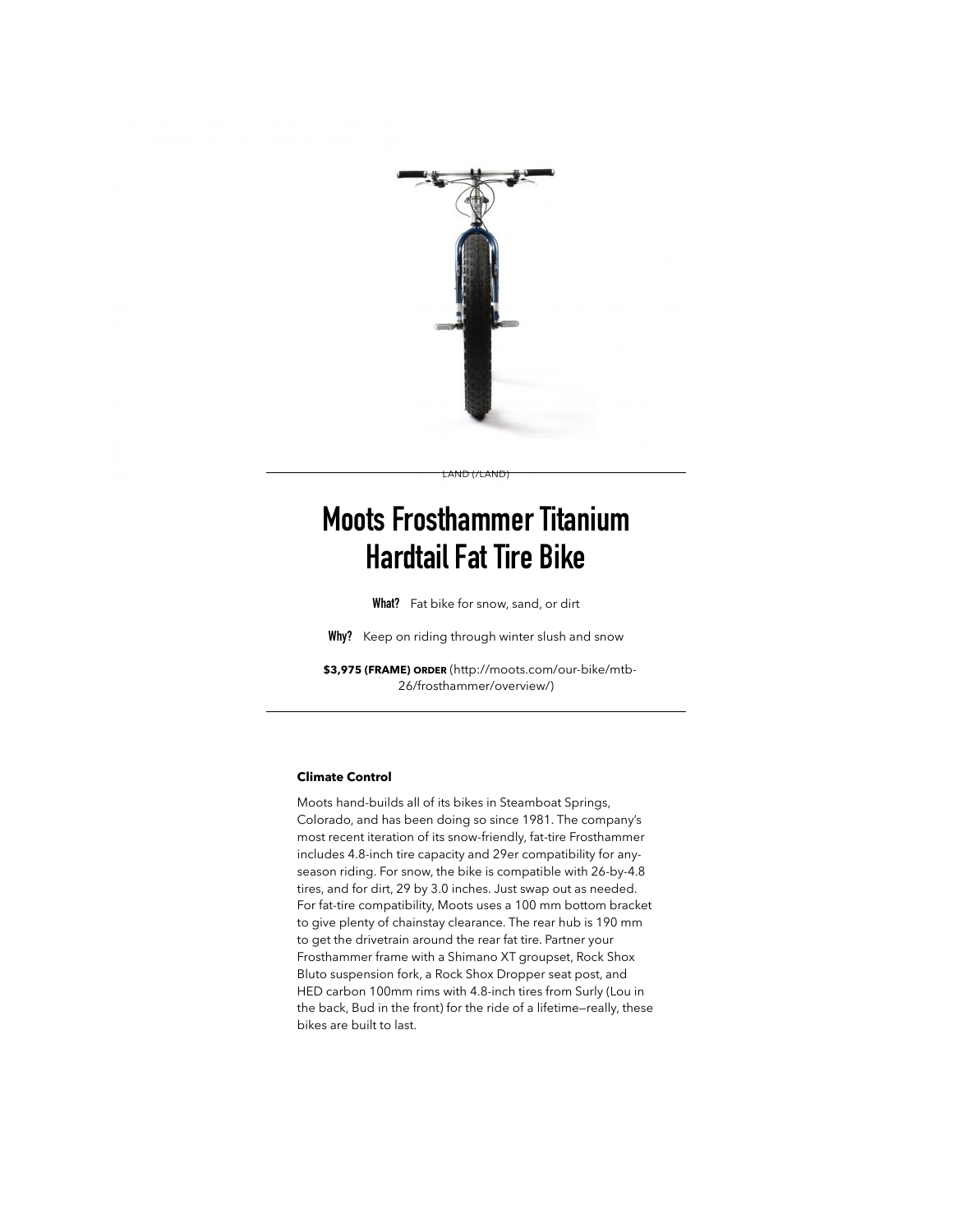# **Designed and hand-built in Steamboat Springs, Colorado**



(http://robbgear.rothttpp/molobgreaitesthinfamilinleggelait.ps/sdbreain/wiinder/elaiten/sodalkiantusfindes/shanghandes/defans/ehd

#### **Notes:**

Frame weighs 3.92 pounds.

All of Moots bikes are crafted from US-made titanium tubing and welded by hand.

Custom geometry is available on all Moots models.

**\$3,975 (FRAME) ORDER** [\(HTTP://MOOTS.COM/OUR-BIKE/MTB-26/FROSTHAMMER/OVERVIEW/\)](http://moots.com/our-bike/mtb-26/frosthammer/overview/)

**SHARE:** - (https://www.facebook.com/sharer/sharer.php?

[u=Moots+Frosthammer+Titanium+Hardtail+Fat+Tire+Bike+http%3A%2F%2Frobbgear.robbreport.com%2Fstuff%2Fmoots](https://www.facebook.com/sharer/sharer.php?u=Moots+Frosthammer+Titanium+Hardtail+Fat+Tire+Bike+http%3A%2F%2Frobbgear.robbreport.com%2Fstuff%2Fmoots-frosthammer-titanium-hardtail-fat-tire-bike)frosthammer-titanium-hardtail-fat-tire-bike) (https://twitter.com/home?

[status=Moots+Frosthammer+Titanium+Hardtail+Fat+Tire+Bike+http%3A%2F%2Frobbgear.robbreport.com%2Fstuff%2Fmoots-](https://twitter.com/home?status=Moots+Frosthammer+Titanium+Hardtail+Fat+Tire+Bike+http%3A%2F%2Frobbgear.robbreport.com%2Fstuff%2Fmoots-frosthammer-titanium-hardtail-fat-tire-bike+via+%40RobbReport)

frosthammer-titanium-hardtail-fat-tire-bike+via+%40RobbReport) $\mathcal P$ (https://pinterest.com/pin/create/button/?

url=http%3A%2F%2Frobbgear.robbreport.com%2Fstuff%2Fmoots-frosthammer-titanium-hardtail-fat-tire-

bike&media=http%3A%2F%2Frobbgear.robbreport.com%2Fsites%2Fdefault%2Ffiles%2Fstyles%2Ftullwidth%2Fpublic%2Fproduct\_hero\_image

## RELATED GEAR



<u>(/stuff/stikkikleticPdesiRFq=MQ&Si</u>S)

**Stir Kinetic Desk, F1 Model (/stuff/stir[kinetic-desk-f1-model\)](http://robbgear.robbreport.com/stuff/stir-kinetic-desk-f1-model)**

**[READ MORE \(/STUFF/STIR-](http://robbgear.robbreport.com/stuff/stir-kinetic-desk-f1-model)KINETIC-DESK-F1-MODEL) \$4,990 BUY** [\(http://www.stirworks.com/stir](http://www.stirworks.com/stir-kinetic-desk-f1/)kinetic-desk-f1/)



[\(/stuff/stir-kinetic-desk-f1-model\)](http://robbgear.robbreport.com/stuff/stir-kinetic-desk-f1-model) [\(/stuff/uvu-40-40-race-waterproof-jacket\)](http://robbgear.robbreport.com/stuff/uvu-40-40-race-waterproof-jacket) [\(/stuff/mission-critical-baby-carrier\)](http://robbgear.robbreport.com/stuff/mission-critical-baby-carrier) [LAND \(/LAND\)](http://robbgear.robbreport.com/land)

**[UVU +40/-40 Race](http://robbgear.robbreport.com/stuff/uvu-40-40-race-waterproof-jacket) Waterproof Jacket (/stuff/uvu-40-40 race-waterproofjacket)**

**[READ MORE \(/STUFF/UVU-40-](http://robbgear.robbreport.com/stuff/uvu-40-40-race-waterproof-jacket) 40-RACE-WATERPROOF-JACKET)**



(/stuff/ml99664-29Rical-9815)/-29PRef)

### **Mission Critical Baby [Carrier \(/stuff/mission](http://robbgear.robbreport.com/stuff/mission-critical-baby-carrier)critical-baby-carrier)**

**[READ MORE \(/STUFF/MISSION-](http://robbgear.robbreport.com/stuff/mission-critical-baby-carrier)CRITICAL-BABY-CARRIER)**

**\$190 BUY** [\(http://www.missioncritical.cc/products/babycarrie](http://www.missioncritical.cc/products/babycarrier?variant=5077961987) variant=5077961987)